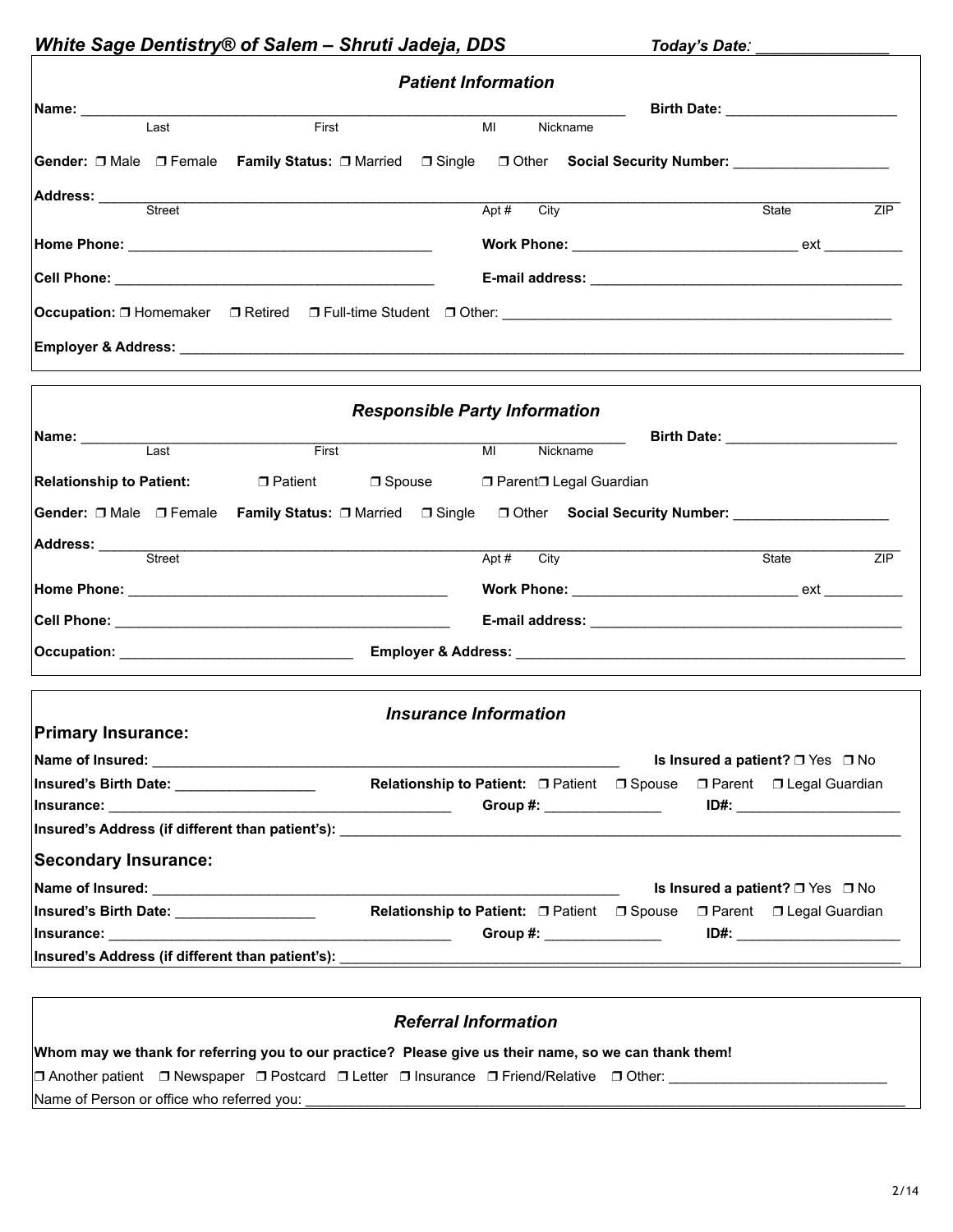# **ADULT HEALTH HISTORY**

*White Sage Dentistry®***. | Shruti Jadeja, DDS** 

|                                                                                                                                                                                                                                |                      |                        |                                             |                                        |                                     | Date of Birth: National Property of Birth: |                      |  |
|--------------------------------------------------------------------------------------------------------------------------------------------------------------------------------------------------------------------------------|----------------------|------------------------|---------------------------------------------|----------------------------------------|-------------------------------------|--------------------------------------------|----------------------|--|
| Height: _______________                                                                                                                                                                                                        |                      | Weight: ______________ |                                             |                                        |                                     |                                            |                      |  |
| List any medications you are taking currently, including vitamins, herbs, OTC, birth control pills:                                                                                                                            |                      |                        |                                             |                                        |                                     |                                            |                      |  |
| Are you allergic to, or have you reacted adversely to, any of the following:                                                                                                                                                   |                      |                        |                                             |                                        |                                     |                                            |                      |  |
| Aspirin:                                                                                                                                                                                                                       | $\Box$ Yes $\Box$ No |                        | Codeine:                                    | $\Box$ Yes                             | $\Box$ No                           |                                            |                      |  |
| Penicillin: □ Yes □ No<br>Local Anesthetic: J Yes                                                                                                                                                                              |                      | $\Box$ No              | Erythromycin: □ Yes<br>Nitrous Oxide: □ Yes |                                        | $\Box$ No<br>$\Box$ No              | Latex:                                     | $\Box$ Yes $\Box$ No |  |
|                                                                                                                                                                                                                                |                      |                        |                                             |                                        |                                     |                                            |                      |  |
| Are you allergic to any foods?                                                                                                                                                                                                 |                      |                        |                                             | $\Box$ Yes $\Box$ No                   |                                     |                                            |                      |  |
|                                                                                                                                                                                                                                |                      |                        |                                             |                                        |                                     |                                            |                      |  |
| Are you in good health?<br>Has there been any change in your health in the past year?<br>Are you under the care of a Physician?                                                                                                |                      |                        |                                             | $\Box$ Yes<br>$\Box$ Yes<br>$\Box$ Yes | $\Box$ No<br>$\Box$ No<br>$\Box$ No |                                            |                      |  |
|                                                                                                                                                                                                                                |                      |                        |                                             |                                        |                                     | Specialty: ____________________            |                      |  |
| Have you had any serious illness, operation or been hospitalized in the past 5 years?                                                                                                                                          |                      |                        |                                             |                                        |                                     |                                            | $\Box$ Yes $\Box$ No |  |
| Do you smoke? □ Yes □ No                                                                                                                                                                                                       |                      |                        |                                             |                                        |                                     |                                            |                      |  |
|                                                                                                                                                                                                                                |                      |                        |                                             |                                        |                                     |                                            |                      |  |
| Do you have a history of alcohol abuse and/or drug use? $\Box$ Yes $\Box$ No                                                                                                                                                   |                      |                        |                                             |                                        |                                     |                                            |                      |  |
|                                                                                                                                                                                                                                |                      |                        |                                             |                                        |                                     |                                            |                      |  |
| Are you using any recreational drugs? □ Yes □ No                                                                                                                                                                               |                      |                        |                                             |                                        |                                     |                                            |                      |  |
| If yes, please list and the state of the state of the state of the state of the state of the state of the state of the state of the state of the state of the state of the state of the state of the state of the state of the |                      |                        |                                             |                                        |                                     |                                            |                      |  |
| Has your physician ever told you to take antibiotics prior to dental visits?                                                                                                                                                   |                      |                        |                                             |                                        |                                     | $\Box$ Yes<br>$\Box$ No                    |                      |  |
| Have you ever had complications following dental treatment?                                                                                                                                                                    |                      |                        |                                             |                                        |                                     | $\square$ No<br>$\Box$ Yes                 |                      |  |

**PLEASE CONTINUE ON PAGE TWO**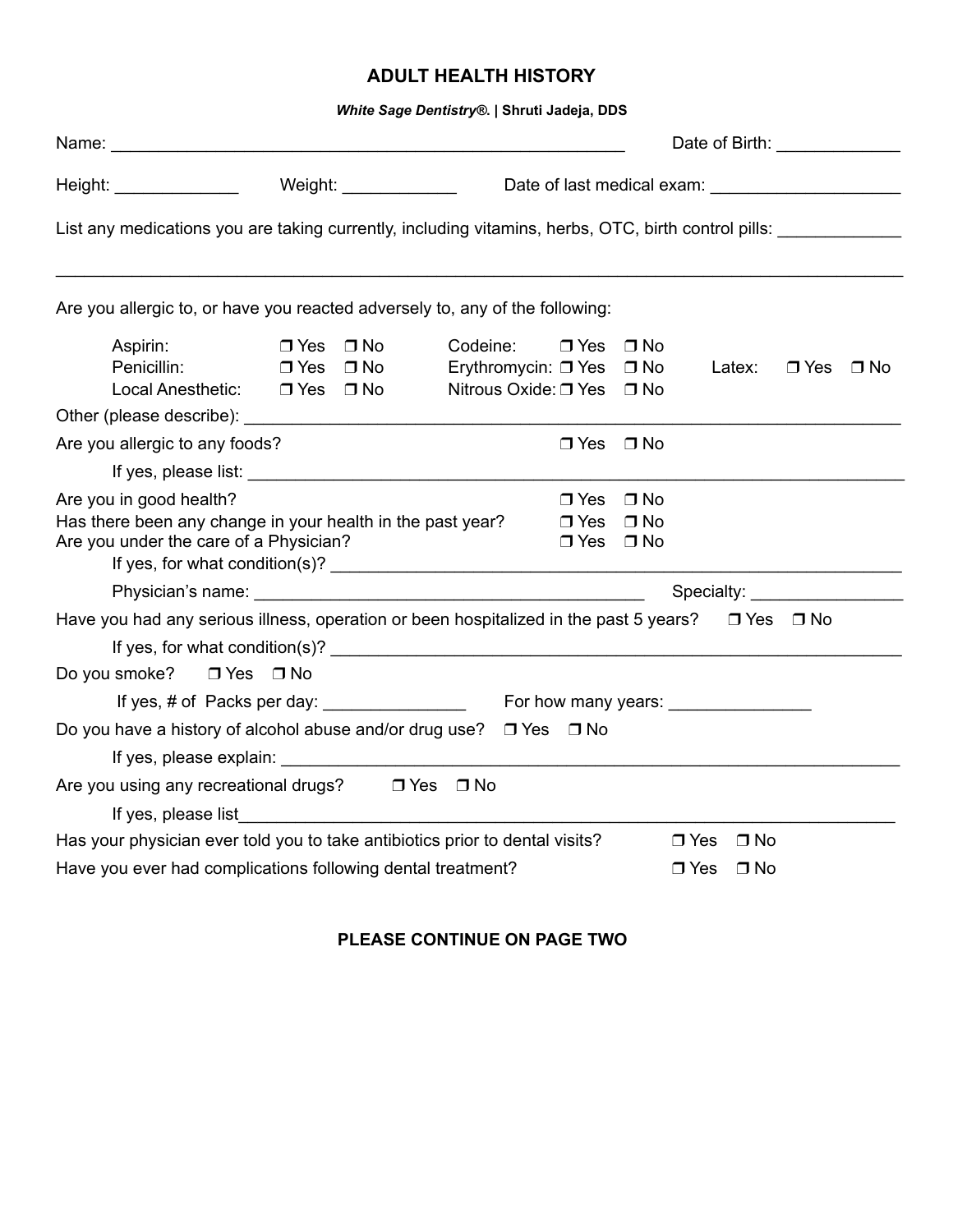Do you have, or have you had, any of the following disease or problems? Please check all that apply.

| Anemia                      |                                      | $\Box$ Yes    | $\Box$ No                                                         | <b>HIV/AIDS</b>              |            | $\Box$ Yes    | $\Box$ No |
|-----------------------------|--------------------------------------|---------------|-------------------------------------------------------------------|------------------------------|------------|---------------|-----------|
| Angina                      |                                      | $\Box$ Yes    | $\Box$ No                                                         | Jaundice                     |            | $\Box$ Yes    | $\Box$ No |
| <b>Arthritis</b>            |                                      | $\Box$ Yes    | $\Box$ No                                                         | Kidney trouble               |            | $\Box$ Yes    | $\Box$ No |
| Artificial heart valve(s)   |                                      | $\Box$ Yes    | $\Box$ No                                                         | Liver disease                |            | $\Box$ Yes    | $\Box$ No |
| Artificial joints or grafts |                                      | $\square$ Yes | $\Box$ No                                                         | Low blood pressure           |            | $\Box$ Yes    | $\Box$ No |
| Asthma                      |                                      | $\Box$ Yes    | $\Box$ No                                                         | Pacemaker                    |            | $\Box$ Yes    | $\Box$ No |
| <b>Bleeding disorders</b>   |                                      | $\Box$ Yes    | $\Box$ No                                                         | Painful joints               |            | $\Box$ Yes    | $\Box$ No |
| <b>Bronchitis</b>           |                                      | $\Box$ Yes    | $\Box$ No                                                         | Persistent diarrhea          |            | $\Box$ Yes    | $\Box$ No |
| Cancer                      |                                      | $\Box$ Yes    | $\Box$ No                                                         | Pneumonia                    |            | $\Box$ Yes    | $\Box$ No |
| Chronic cough               |                                      | $\Box$ Yes    | $\Box$ No                                                         | Psychiatric problems         |            | $\Box$ Yes    | $\Box$ No |
| Chronic heartburn           |                                      | $\Box$ Yes    | $\Box$ No                                                         | Radiation therapy            |            | $\Box$ Yes    | $\Box$ No |
|                             | Compromised immune system            | $\Box$ Yes    | $\Box$ No                                                         | Recent weight loss           |            | $\Box$ Yes    | $\Box$ No |
| Congenital heart defect     |                                      | $\Box$ Yes    | $\Box$ No                                                         | Respiratory problems         |            | $\square$ Yes | $\Box$ No |
| Coronary disease            |                                      | $\Box$ Yes    | $\Box$ No                                                         | Rheumatic heart disease      |            | $\Box$ Yes    | $\Box$ No |
| <b>Diabetes</b>             |                                      | $\Box$ Yes    | $\Box$ No                                                         | Rheumatism                   |            | $\square$ Yes | $\Box$ No |
| Emphysema                   |                                      | $\Box$ Yes    | $\Box$ No                                                         | Sexually transmitted disease |            | $\Box$ Yes    | $\Box$ No |
| Epilepsy/seizures           |                                      | $\Box$ Yes    | $\Box$ No                                                         | Severe "gag" reflex          |            | $\Box$ Yes    | $\Box$ No |
| Fainting spells             |                                      | $\Box$ Yes    | $\Box$ No                                                         | Sinus problems               |            | $\Box$ Yes    | $\Box$ No |
| Frequent urination          |                                      | $\Box$ Yes    | $\Box$ No                                                         | Sleep apnea                  |            | $\Box$ Yes    | $\Box$ No |
| Gastric reflux              |                                      | $\Box$ Yes    | $\Box$ No                                                         | <b>Stroke</b>                |            | $\Box$ Yes    | $\Box$ No |
| Glaucoma                    |                                      | $\Box$ Yes    | $\Box$ No                                                         | Swollen glands               |            | $\Box$ Yes    | $\Box$ No |
| Hay fever/allergies         |                                      | $\square$ Yes | $\Box$ No                                                         | Thyroid problems             |            | $\Box$ Yes    | $\Box$ No |
| Heart attack                |                                      | $\Box$ Yes    | $\Box$ No                                                         | TMJ disorder                 |            | $\Box$ Yes    | $\Box$ No |
| Heart murmur                |                                      | $\Box$ Yes    | $\Box$ No                                                         | Tuberculosis                 |            | $\Box$ Yes    | $\Box$ No |
| Hepatitis                   |                                      | $\Box$ Yes    | $\Box$ No                                                         | <b>Ulcers</b>                |            | $\Box$ Yes    | $\Box$ No |
| High blood pressure         |                                      | $\Box$ Yes    | $\Box$ No                                                         |                              |            |               |           |
|                             |                                      |               | Are you taking Bisphosphonates (e.g., Fosamax, Boniva) currently? |                              | $\Box$ Yes | $\Box$ No     |           |
|                             | Have you ever taken Bisphosphonates? |               |                                                                   |                              | $\Box$ Yes | $\Box$ No     |           |
|                             |                                      |               | If yes, when did you stop taking them:                            |                              |            |               |           |
|                             |                                      |               |                                                                   |                              |            |               |           |
| Women:                      | Are you currently pregnant?          |               |                                                                   |                              | $\Box$ Yes | $\Box$ No     |           |
|                             |                                      |               | If yes, what is your due date:                                    |                              |            |               |           |
|                             | Are you nursing?                     |               |                                                                   |                              | $\Box$ Yes | $\Box$ No     |           |
|                             |                                      |               | Is there any possibility that you might be pregnant?              |                              | $\Box$ Yes | $\Box$ No     |           |

**I understand that withholding any information about my health could seriously jeopardize my safety. I have reviewed this health history form carefully and have answered all questions truthfully to the best of my knowledge. I will inform the doctors of any changes in my health.** 

\_\_\_\_\_\_\_\_\_\_\_\_\_\_\_\_\_\_\_\_\_\_\_\_\_\_\_\_\_\_\_\_\_\_\_\_\_\_\_\_\_\_\_\_\_\_\_\_\_\_\_\_\_\_\_\_\_\_\_\_\_\_\_\_\_ \_\_\_\_\_\_\_\_\_\_\_\_\_\_\_\_\_\_\_\_\_\_\_\_\_\_\_\_\_

 $\_$  ,  $\_$  ,  $\_$  ,  $\_$  ,  $\_$  ,  $\_$  ,  $\_$  ,  $\_$  ,  $\_$  ,  $\_$  ,  $\_$  ,  $\_$  ,  $\_$  ,  $\_$  ,  $\_$  ,  $\_$  ,  $\_$  ,  $\_$  ,  $\_$  ,  $\_$  ,  $\_$  ,  $\_$  ,  $\_$  ,  $\_$  ,  $\_$  ,  $\_$  ,  $\_$  ,  $\_$  ,  $\_$  ,  $\_$  ,  $\_$  ,  $\_$  ,  $\_$  ,  $\_$  ,  $\_$  ,  $\_$  ,  $\_$  ,

Signature of Patient or Legally Authorized Representative Date

Printed Name of Patient or Representative Relationship to Patient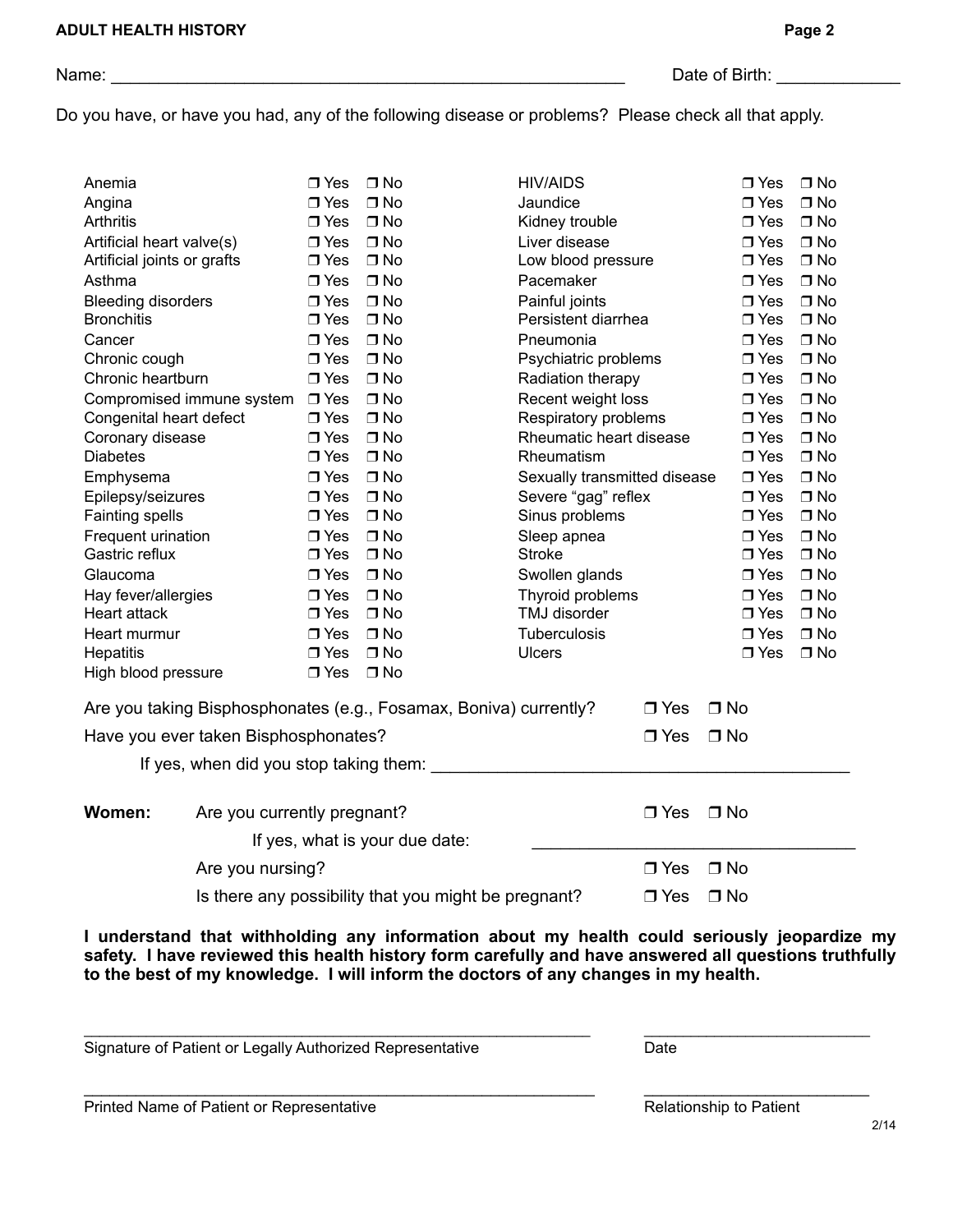# Financial Policy

# **Shruti Jadeja DDS, LLC**

We appreciate you choosing us as your dental health care team. Your optimal oral health is of utmost importance to us. We have found that a clear understanding of your financial obligations in advance of your dental care helps us provide you with an overall pleasant experience that you very well deserve! Please read the following information carefully to prevent potential misunderstandings and ask us any questions you might have. We are here to answer them in the best possible way we can!

#### **Patients with a Dental benefit plan**

Your dental benefit plan is a contract between you and the benefit providing company you pay premiums to. Benefits and coverage for different procedures can vary significantly from plan to plan. The dental benefit plan is not designed to provide 100% coverage, but rather to assist you with investing in your dental care. The cost of the treatment is your responsibility regardless of the benefits and coverage.

As a courtesy to you, we are happy to submit claims to your dental benefit provider on your behalf.

#### **Patients without a Dental Benefit plan**

For our patients without a dental benefit plan the fees for service can be paid in one of the following methods;

1. Single payment:

Entire fee for the service will be due at the time of appointment. This is applicable to one appointment procedures such as fillings, extractions, prophylactic teeth cleaning, complete exam, limited exam, etc.

2. Two payments:

1/3 portion due when reserving time with the Doctor/hygienist, with remaining amount due by second appointment. Multiple payment method is only applicable to procedures with multiple steps. (For Example: Crowns, Bridges, Dentures, Partials, Periodontal therapy (deep cleaning), etc.)

3. Three payments:

1/3 portion due when reserving time with the Doctor, 1/3 payable between the appointments, 1/3 payable at the completion of the procedure. Multiple payments are only applicable for procedures with multiple steps.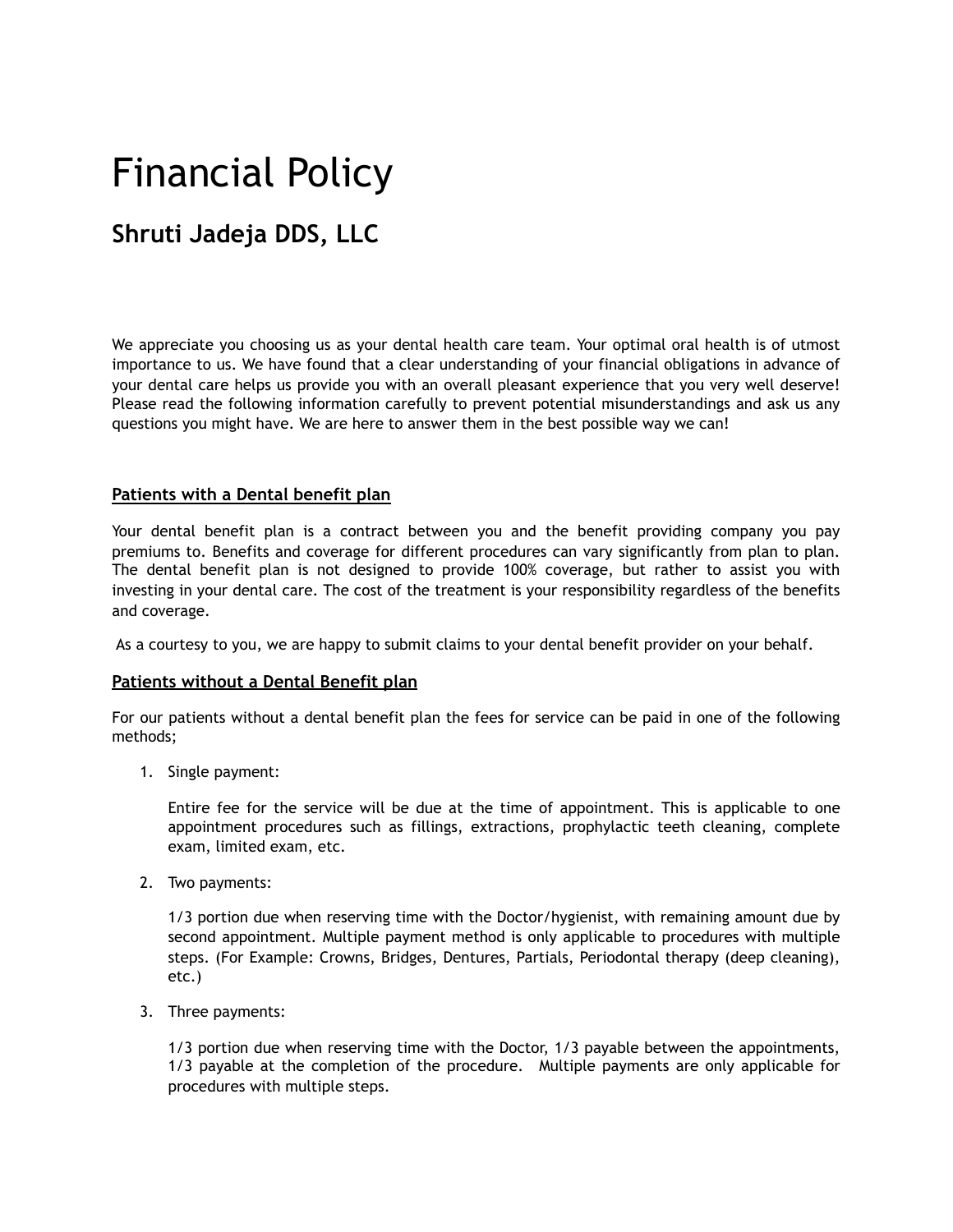4. Term Loan:

We also offer third party (12month) no interest financing options through CareCredit. We would love to help you with the application!

#### **Returned checks:**

The fee for a returned check is \$35.00 per occurrence, and the loss of the privilege to write another check at our office.

#### **Minor patients:**

If your child under the age of 18 is being cared for at our practice, please plan to be present at his/her appointment. If an unforeseen event were to occur that would not allow you to be present for the visit, please contact our office prior to the scheduled appointment to make necessary payment arrangements.

#### **Late arrival:**

We value your time and do our very best to see you on your scheduled time. We understand that unforeseen events occur; however, we expect and appreciate your timely arrival for your scheduled appointment. In the event of your late arrival, we may not be able to perform all the scheduled procedures or may need to reschedule your visit out of respect for the patients scheduled after you.

#### **Missed appointments:**

When you schedule your appointment, our entire team reserves that time for you! Any scheduled appointment is a confirmed appointment. We do make a courtesy call to you two days prior to your scheduled appointment as a reminder. In case of unforeseen circumstances we expect a notice of 48 hours to make a change to your appointment. A pattern of missed appointments may result in the dismissal from our practice.

**Signature**\_\_\_\_\_\_\_\_\_\_\_\_\_\_\_\_\_\_\_\_\_\_\_\_\_\_\_\_\_\_\_\_\_\_\_\_\_\_\_\_\_\_\_\_ **Date**\_\_\_\_\_\_\_\_\_\_\_\_\_\_\_

| м |
|---|
|---|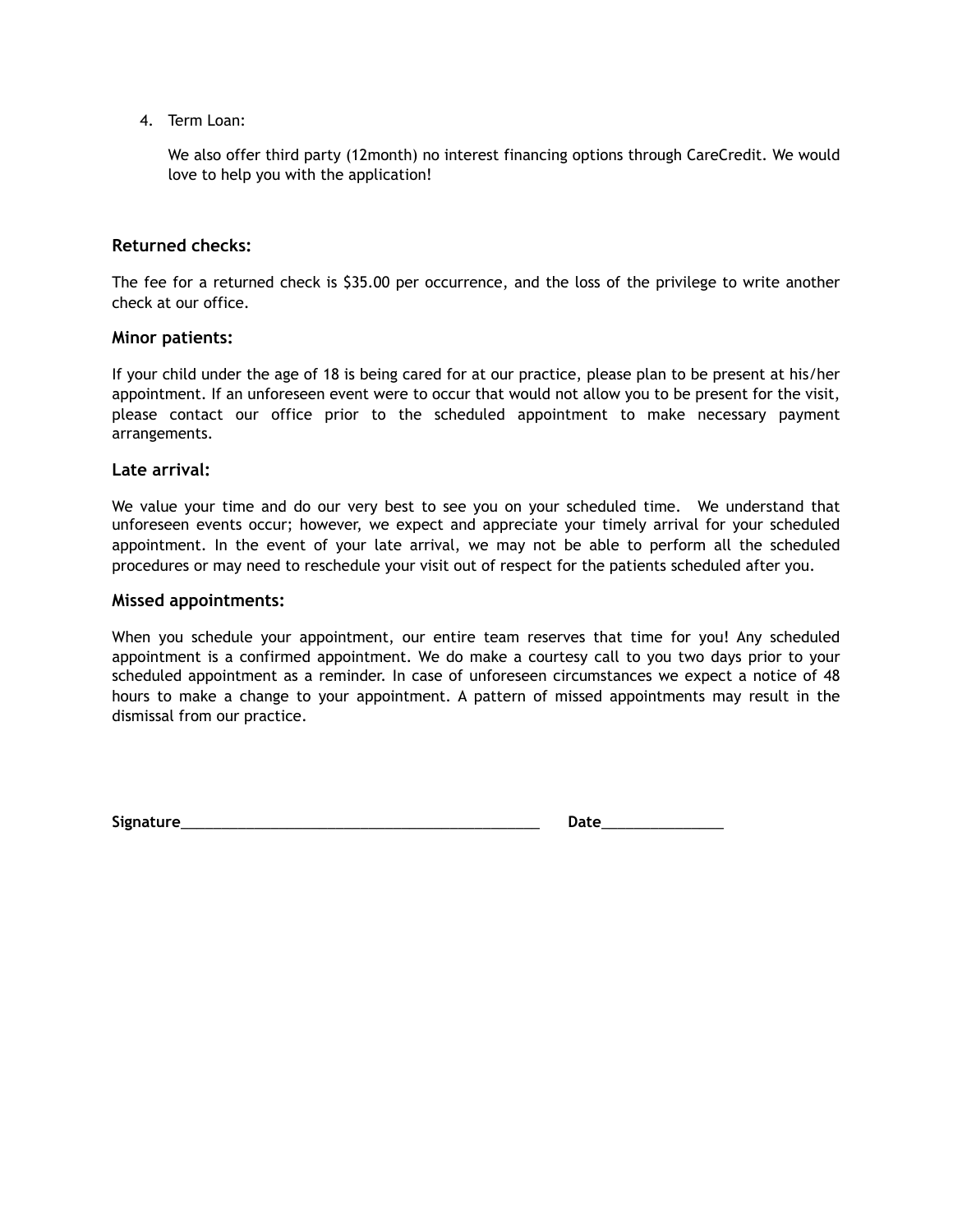# **CONSENT FOR SERVICES**

#### **White Sage Dentistry ® Salem | Shruti Jadeja, DDS**

Welcome to White Sage Dentistry! We are excited that you have chosen our office to help you to great oral health. We appreciate the trust you have placed in us, and we will do our best to provide the high-quality dental care that you expect and deserve. We believe you should receive prompt attention and excellent service. We believe a satisfied patient returns for additional services and refers others to the office that they feel would benefit from our services.

By signing, you hereby authorize the Doctors and/or their assignees to take radiographs, study models, photographs or any other diagnostic aids deemed appropriate by the Doctor to make a thorough diagnosis of your dental needs. Additionally, you give permission for such items to be used for purposes of research, education, marketing or publication in professional journals. In addition, unless you notify our office otherwise, we may use your written comments in material to promote White Sage Dentistry and/or the Doctors.

By signing, you hereby authorize the Doctors and/or their assignees to perform any and all forms of treatment, medication and therapy that may be indicated. By signing, you also indicate your understanding that the use of anesthetic agents embodies a certain risk.

By signing, you hereby authorize White Sage Dentistry the Doctors and/or their assignees to release information to third party payers about your treatment, and to other health practitioners involved in your care.

By signing, you hereby agree to assign all insurance benefits to White Sage Dentistry and/or the Doctors.

By signing, you hereby grant your permission to White Sage Dentistry the Doctors or their assignees to contact you at home or at work to discuss matters related to your care.

#### **I have read and understand the above conditions and agree to their content.**

| Signature of Patient or Legally Authorized Representative                       | Date                           |  |
|---------------------------------------------------------------------------------|--------------------------------|--|
| Printed Name of Patient or Representative                                       | <b>Relationship to Patient</b> |  |
|                                                                                 |                                |  |
| <b>Emergency Contact:</b> In the event of an emergency, whom should we contact? |                                |  |